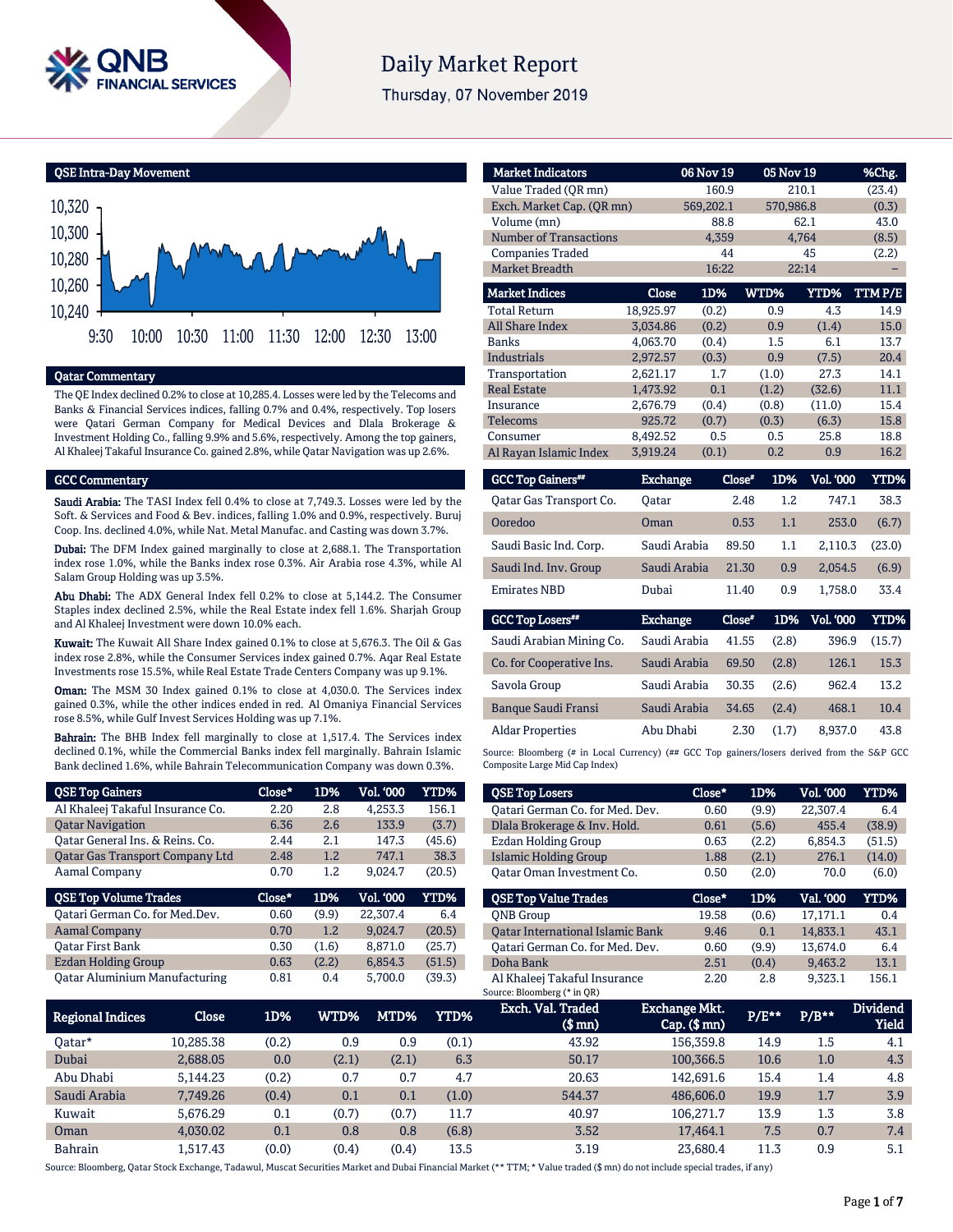# Qatar Market Commentary

- The QE Index declined 0.2% to close at 10,285.4. The Telecoms and Banks & Financial Services indices led the losses. The index fell on the back of selling pressure from Qatari and GCC shareholders despite buying support from non-Qatari shareholders.
- Qatari German Company for Medical Devices and Dlala Brokerage & Investment Holding Company were the top losers, falling 9.9% and 5.6%, respectively. Among the top gainers, Al Khaleej Takaful Insurance Company gained 2.8%, while Qatar Navigation was up 2.6%.
- Volume of shares traded on Wednesday rose by 43.0% to 88.8mn from 62.1mn on Tuesday. Further, as compared to the 30-day moving average of 79.2mn, volume for the day was 12.2% higher. Qatari German Company for Medical Devices and Aamal Company were the most active stocks, contributing 25.1% and 10.2% to the total volume, respectively.

| <b>Overall Activity</b>    | Buy %* | Sell %* | Net(QR)         |
|----------------------------|--------|---------|-----------------|
| Oatari Individuals         | 38.97% | 41.62%  | (4,251,774.82)  |
| <b>Oatari Institutions</b> | 19.60% | 27.38%  | (12,508,952.33) |
| Oatari                     | 58.57% | 69.00%  | (16,760,727,15) |
| <b>GCC Individuals</b>     | 0.73%  | 3.13%   | (3,859,302.72)  |
| <b>GCC</b> Institutions    | 0.71%  | 3.71%   | (4,837,383,23)  |
| <b>GCC</b>                 | 1.44%  | 6.84%   | (8,696,685.95)  |
| Non-Oatari Individuals     | 12.66% | 12.19%  | 758.660.33      |
| Non-Oatari Institutions    | 27.33% | 11.97%  | 24,698,752.76   |
| Non-Oatari                 | 39.99% | 24.16%  | 25,457,413.09   |

Source: Qatar Stock Exchange (\* as a % of traded value)

# Earnings Releases and Global Economic Data

### Earnings Releases

| --0-                                                        |                |                 |                        |                 |                                          |                          |                                    |                 |
|-------------------------------------------------------------|----------------|-----------------|------------------------|-----------------|------------------------------------------|--------------------------|------------------------------------|-----------------|
| <b>Company</b>                                              | Market         | <b>Currency</b> | Revenue (mn)<br>3Q2019 | % Change<br>YoY | <b>Operating Profit</b><br>$(mn)$ 3Q2019 | % Change<br>YoY          | <b>Net Profit</b><br>$(mn)$ 3Q2019 | % Change<br>YoY |
| Saudi Arabia Refineries Co.*                                | Saudi Arabia   | <b>SR</b>       | 10.4                   | 37.1%           | 8.6                                      | 58.7%                    | 8.1                                | 56.7%           |
| Saudi Airlines Catering Co.                                 | Saudi Arabia   | <b>SR</b>       | 585.2                  | 6.1%            | 161.4                                    | 4.8%                     | 142.0                              | $-0.4%$         |
| Arabia Insurance Cooperative Co.                            | Saudi Arabia   | <b>SR</b>       | 111.0                  | 15.4%           | $\qquad \qquad$                          | ۰                        | 1.0                                | 49.2%           |
| The Mediterranean and Gulf<br>Insurance and Reinsurance Co. | Saudi Arabia   | <b>SR</b>       | 747.1                  | $-10.7%$        |                                          |                          | 3.3                                | $-47.0%$        |
| National Company for Learning<br>and Education**            | Saudi Arabia   | <b>SR</b>       | 207.3                  | $-5.7%$         | 54.0                                     | $-5.0%$                  | 50.4                               | 3.1%            |
| Saudi Real Estate Co.                                       | Saudi Arabia   | <b>SR</b>       | 87.8                   | 27.2%           | (2.0)                                    | N/A                      | 9.0                                | $-29.1%$        |
| Al Hassan Ghazi Ibrahim Shaker                              | Saudi Arabia   | <b>SR</b>       | 247.8                  | 42.5%           | (6.2)                                    | N/A                      | (6.7)                              | N/A             |
| Arabian Scandinavian Ins. Takaful                           | Dubai          | <b>AED</b>      | 34.9                   | $-4.1%$         | -                                        | -                        | 7.5                                | $-39.7%$        |
| Abu Dhabi National Energy Co.                               | Abu Dhabi      | <b>AED</b>      | 4,097.0                | $-17.0%$        | $\overline{\phantom{0}}$                 | $\overline{\phantom{0}}$ | (16.0)                             | N/A             |
| Ras Alkhaima National Insurance                             | Abu Dhabi      | <b>AED</b>      | 139.2                  | 14.4%           | -                                        | -                        | (3.9)                              | N/A             |
| <b>Finance House</b>                                        | Abu Dhabi      | <b>AED</b>      | 42.9                   | $-7.6%$         | 4.8                                      | $-16.5%$                 | 4.2                                | $-13.6%$        |
| <b>Trafco Group</b>                                         | <b>Bahrain</b> | <b>BHD</b>      | 9.2                    | $-4.0%$         | 0.5                                      | $-12.1%$                 | 0.2                                | $-36.5%$        |
| <b>APM Terminals Bahrain</b>                                | Bahrain        | <b>BHD</b>      | 10.2                   | 7.1%            | 3.0                                      | 10.4%                    | 2.6                                | 2.5%            |
| Bahrain Cinema Company                                      | <b>Bahrain</b> | <b>BHD</b>      | 2.6                    | 1.4%            | -                                        | -                        | 1.7                                | 69.5%           |
| Bahrain Telecommunication Co.                               | <b>Bahrain</b> | <b>BHD</b>      | 96.9                   | $-4.5%$         | 14.6                                     | $-26.8%$                 | 10.2                               | $-40.7%$        |

Source: Company data, DFM, ADX, MSM, TASI, BHB. (\*Financials for 9M2019, \*\* Annual Financial Results for the Period Ending on August 31, 2019)

### Global Economic Data

| <b>Date</b> | Market    | Source                       | <b>Indicator</b>                    | Period | Actual  | <b>Consensus</b> | Previous |
|-------------|-----------|------------------------------|-------------------------------------|--------|---------|------------------|----------|
| 11/06       | US        | Mortgage Bankers Association | <b>MBA Mortgage Applications</b>    | 1-Nov  | $-0.1%$ |                  | 0.6%     |
| 11/06       | <b>EU</b> | Markit                       | <b>Markit Eurozone Services PMI</b> | Oct    | 52.2    | 51.8             | 51.8     |
| 11/06       | EU        | Markit                       | Markit Eurozone Composite PMI       | Oct    | 50.6    | 50.2             | 50.2     |
| 11/06       | EU        | Eurostat                     | <b>Retail Sales MoM</b>             | Sep    | 0.1%    | 0.0%             | 0.6%     |
| 11/06       | EU        | Eurostat                     | <b>Retail Sales YoY</b>             | Sep    | 3.1%    | 2.4%             | 2.7%     |
| 11/06       | Germany   | Markit                       | <b>Markit Germany Services PMI</b>  | Oct    | 51.6    | 51.2             | 51.2     |
| 11/06       | Germany   | Markit                       | Markit/BME Germany Composite PMI    | Oct    | 48.9    | 48.6             | 48.6     |
| 11/06       | France    | Markit                       | <b>Markit France Services PMI</b>   | Oct    | 52.9    | 52.9             | 52.9     |
| 11/06       | France    | Markit                       | Markit France Composite PMI         | Oct    | 52.6    | 52.6             | 52.6     |
| 11/06       | Japan     | Markit                       | Jibun Bank Japan PMI Composite      | Oct    | 49.1    | -                | 49.8     |
| 11/06       | Japan     | Markit                       | Jibun Bank Japan PMI Services       | Oct    | 49.7    |                  | 50.3     |

Source: Bloomberg (s.a. = seasonally adjusted; n.s.a. = non-seasonally adjusted; w.d.a. = working day adjusted)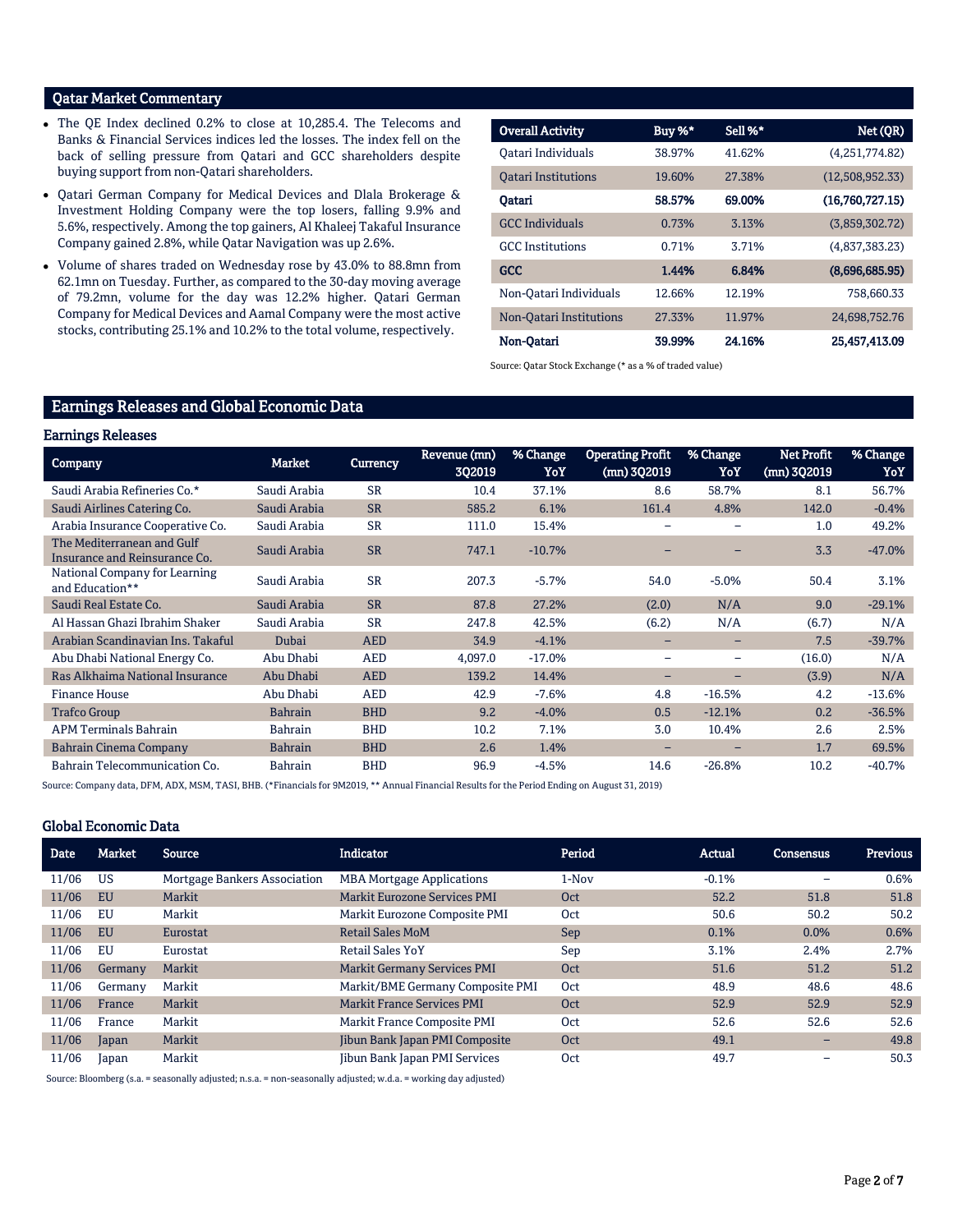# News

# Qatar

- Masraf Al Rayan completes successful issuance of \$500mn Sukuk - Masraf Al Rayan has announced the successful issuance of \$500mn Sukuk with a term of five years under the bank's existing \$2bn Sukuk program. Masraf Al Rayan's debut issuance was three times oversubscribed as a result of strong investor demand. The issue was priced at a spread of 140 basis points over the five-year mid swaps carrying fixed profit rate of 3.025% per annum. The participation included investors from around the world with 44% from Asia, 44% from MENA and 12% from Europe. By type, 47% were fund managers, 38% were banks and private banks, and 15% were insurance and agencies. The success of this process was based on a comprehensive marketing strategy that aimed to showcase the strong fundamentals of Masraf Al Rayan and the strength of the Qatari economy to international investors. Al Rayan Investment, Boubyan Bank, MUFG, QNB Capital and Standard Chartered Bank acted as Joint Lead Managers & Bookrunners on this transaction. (QSE)
- QIIK begins a business tour involving a series of meetings with investors in several countries – Qatar International Islamic Bank (QIIK) appointed Standard Chartered Bank as Sole Structuring Advisor, QNB Capital and Standard Chartered Bank as Joint Global Coordinators, and Barwa Bank, Kuwait International Bank, QInvest, QNB Capital and Standard Chartered Bank as Joint Lead Managers and Joint Bookrunners to arrange fixed income investor meetings in Singapore, Hong Kong and London commencing on November 8, 2019. A fixed rate resettable Regulation S Registered USD Additional Tier 1 perpetual non-call 5-year unrated Sukuk may follow, subject to market conditions. FCA/ICMA stabilization applies. MiFID II professionals/ECPs-only/No PRIIPs KID. (QSE)
- Baladna forecasts expansion, revenue growth by 2019-end Baladna Food Industries (BFI), is expecting to expand its product portfolio in the Qatari market, and is forecasting further revenue growth by the end of the year, according to a senior official. Currently, the company has 115 products, ranging from dairy and cheese to fruit juices and beef, according to Power International Holding's Vice Chairman and BFI's Co-Founder, Ramez Al-Khayyat. Al-Khayyat said, "After the completion of the new production lines for the third phase recently, the company started the process of launching 57 new products, and the process extends over the next three months, bringing the total number of products to 172. The company will develop its product list on an annual basis and will introduce new products to serve the Qatari market and other selected markets and provide them with the best products." (Gulf-Times.com)
- Qatar's consumer prices decline 0.84% YoY and 0.83% MoM in October – Planning and Statistics Authority in Doha has published consumer price indices for October, which showed that Qatar's consumer prices declined 0.84% YoY and 0.83% MoM. (Bloomberg)
- QNB Group to install EV charging stations at its Head Office and branches – QNB Group has recently signed a contract with Porsche Centre Doha to install a number of electric vehicle charging stations at its Head Office and selected branches. The move was one of a number of initiatives launched during Qatar

Sustainability Week as part of the Group's sustainability program. (Peninsula Qatar)

- Doha Bank appoints new Chief Treasury & Investment Officer As part of Doha Bank's wider strategy to bring professionals with extensive international experience and expertise to the firm in order to facilitate the next level of bank's expansion plans, the bank announced yesterday, the recent appointment of Gudni Stiholt Adalsteinsson to the leadership team as the Chief Treasury & Investment Officer. Gudni will be responsible for leadership of the treasury and investment team, developing new business growth opportunities and creating customized treasury solutions for the bank's customers. (Gulf-Times.com)
- QFZA signs MoU with Shanghai Free Trade Zone's Lin-gang Special Area – The MoU was signed on the sidelines of the second edition of the China International Import Expo (CIIE) 2019 in Shanghai recently. The Qatar Free Zones Authority (QFZA) signed a Memorandum of Understanding (MoU) with Lin-gang Special Area of Shanghai Free Trade Zone (FTZ) on the sidelines of the second edition of the China International Import Expo (CIIE) 2019 in Shanghai recently. The MoU aims to expand cooperation between the two entities, including knowledge-sharing initiatives, investment promotion fairs and activities, and streamlined trade and customs procedures. It builds on previous agreements with Chinese FTZs, as well as discussions in Doha between the QFZA and a visiting Shanghai delegation including the secretary general of the Standing Committee of Shanghai Municipal People's Congress. (Gulf-Times.com)
- $\bullet$  Hotel occupancy rises on falling room rates  $-\mathcal{Q}$  atar's hospitality sector has posted strong performance in August with hotels witnessing significant rise in their occupancy rates, helped by reduction in room rates. The occupancy rate in hotels across Qatar increased to 63% in during January- August period in 2019 compared to 58% in same period previous year, according to Planning and Statistics Authority data. "The major reason behind improvement in occupancy ratio is reduction in room rates. Occupancy ratio is inversely related to room rates. Lower room rates increase occupancy while high room rates reduce occupancy in hotels," Marketing Manager of a hotel said. The reduction in room rates was visible across all the categories of hotels. According to Planning and Statistics Authority data, the Average Daily Rate across all star categories on average declined 5% YoY till August 2019. Rising number of tourists was another supporting factor which worked in favor of hotels. Qatar welcomed 1.35mn visitors during the first eight months of 2019, posting an annual increase of 11%. Visitor numbers have showed improvement over past months. Around 1.19mn visitors came to Qatar during the first seven months of 2019, reflecting a 10.7% increase, compared to the same period in 2018. (Peninsula Qatar)

### International

 Reuters poll: Dollar to stay mighty for another six months at least - The dollar's persistent and confounding strength will continue well into next year, and even if a partial US-China trade deal is signed it will at most knock the currency by 1-2% in the immediate aftermath, a Reuters poll found. Renewed hopes the world's two largest economies were taking steps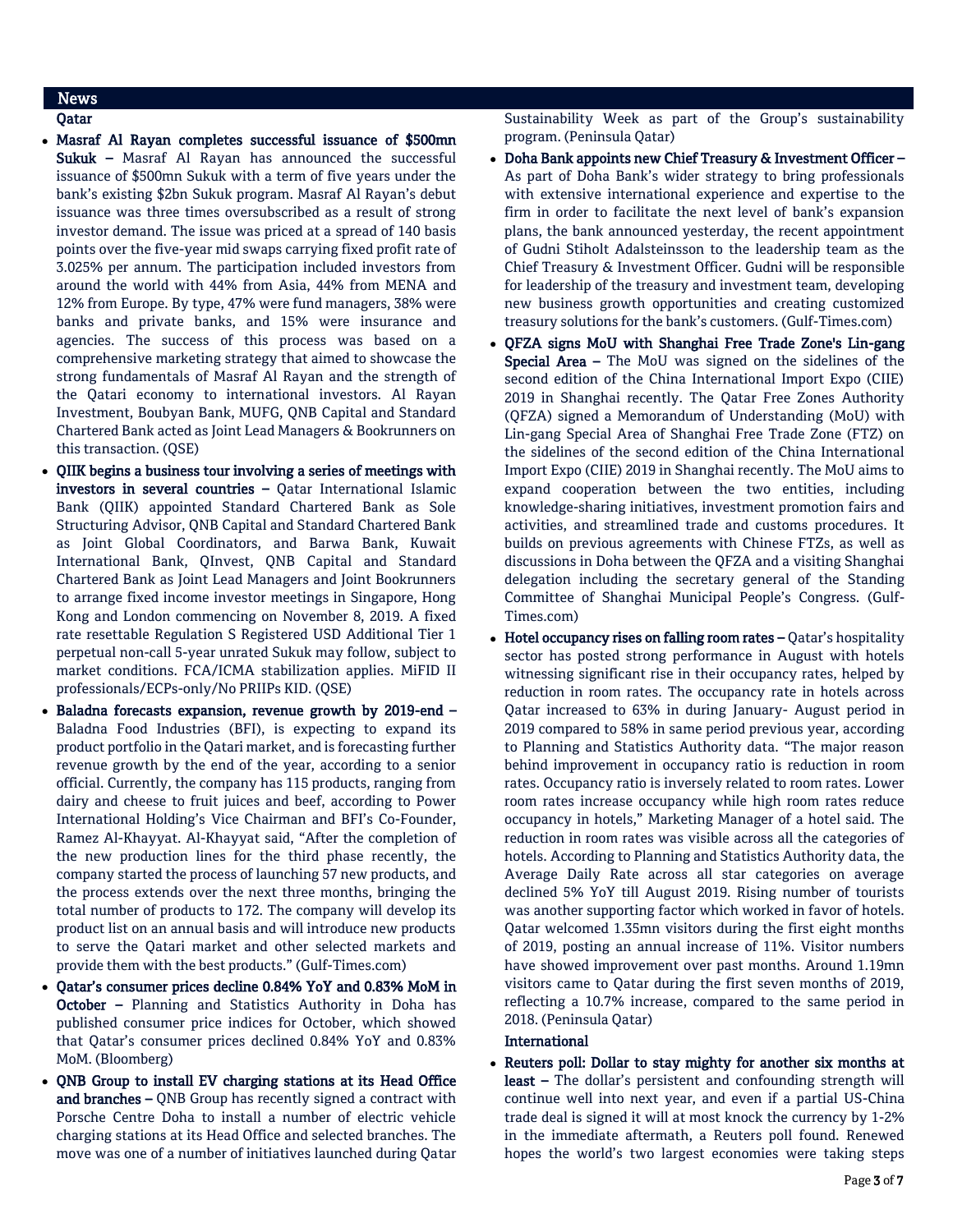towards ending their 16-month trade war have pushed global stocks close to record peaks and Wall Street to all-time highs. That risk-on attitude has led the US dollar index - which measures the greenback's value against other major currencies to post its first monthly loss since June. But it is still up nearly 2% year-to-date. Currency speculators have bought into the optimism and pared their bullish bets on the greenback, taking the total value of net dollar long positions to the lowest in over two months. But that sell-the-dollar trend was not expected to continue, according to analysts in the October 31-November 6 Reuters poll. (Reuters)

- IMF cuts Eurozone's growth forecasts, as Germany slows and Italy stalls – Eurozone's economic growth is set to slow more than expected as the bloc's manufacturing crisis could spill over to the larger services sector under protracted global trade tensions, the International Monetary Fund (IMF) stated. The IMF stated the 19-country Eurozone would grow by 1.2% this year, revising down its earlier estimates from April of 1.3% growth for the bloc. That is a significant slowdown compared to last year's 1.9% expansion. The bloc's economy would grow by 1.4% in 2020 and 2021, the IMF stated, cutting its previous estimate of 1.5% growth in both years. The slowdown is mostly due to anemic growth in Germany, the Eurozone's largest economy, and stagnation in Italy, the third-biggest, the fund said, revising down its earlier forecasts for both countries. Germany is now expected to grow by only 0.5% this year, slower than the 0.8% the IMF had predicted in April. That would be one-third of 2018 growth. The IMF also cut its growth forecast for France, the bloc's second-largest economy, despite better-than-expected output estimates for the third quarter released last week. The country is now expected to grow by 1.2% this year, instead of the 1.3% previously forecast. Inflation in the bloc is expected by the IMF to be 1.2% this year, 1.4% next and 1.5% in 2021, short of the European Central Bank's target of a rate close but below 2%. (Reuters)
- Eurozone's retail sales pick up YoY in September Eurozone's retail sales accelerated more than expected YoY in September, data from the European Union's statistics office showed, pointing to sustained domestic demand in Europe. Eurostst stated retail sales in the 19 countries sharing the euro rose 0.1% MoM for a 3.1% YoY gain, up from 2.7% in August. Economists polled by Reuters had expected the same monthly increase but forecast only a 2.5% annual rise. Retail sales are a proxy for domestic demand, which has been supported by unemployment at 11-year lows and gradual wage growth. (Reuters)
- Eurozone's economy at risk of contracting in fourth quarter Eurozone's business activity grew more than initially thought last month but remained close to stagnation, according to a survey whose forward-looking indicators suggest the existing growth might dissipate. IHS Markit's final Eurozone composite Purchasing Managers' Index (PMI), considered a good gauge of economic health, rose to 50.6 from September's 50.1, its lowest in more than six years. That exceeded a preliminary estimate of 50.2 but remained near the 50 mark separating growth from contraction. IHS Markit stated the headline PMI was consistent with quarterly GDP rising 0.1%, but risks were tilted towards contraction in the fourth quarter. A Reuters poll last month forecast growth this quarter at 0.2%. (Reuters)
- German industrial orders up more than expected in September German industrial orders rose more than expected in September, helped by robust domestic demand, data showed on Wednesday, offering some respite in a tough third quarter for manufacturers in Europe's largest economy. Contracts for 'Made in Germany' goods rose 1.3% from the previous month, with demand for capital goods up 3.1%, the Statistics Office stated. Orders from abroad were up 1.1% while domestic contracts rose by 1.6%. The overall monthly fall compared with a Reuters consensus forecast for a rise of 0.1%. (Reuters)
- French business activity picked up in October French business activity picked up in October from September, a survey showed on Wednesday, as the Eurozone's second-biggest economy displays resilience in an uncertain economic landscape. Data compiler IHS Markit stated its Purchasing Managers' Index (PMI) for services rose to 52.9 points in October from 51.1 in September, in line with a previous estimate. The improvement lifted the index further away from the key 50-point threshold, which demarcates an expansion from a contraction in business. IHS Markit's overall October composite PMI reading, which includes the services and manufacturing sectors, rose to 52.6 from 50.8 in September, also in line with an earlier estimate. (Reuters)
- Reuters Tankan: Mood of Japan manufacturers at its bleakest since 2013, outlook weak - Japanese manufacturers turned the most pessimistic in six-and-a-half years in November, and the service-sector mood fell to three-year lows, the Reuters Tankan poll showed, as the world's third largest economy was hit by a triple whammy of a global slowdown, natural disasters and an October 1 national sales tax hike. The worsening corporate sentiment may reinforce the need for Prime Minister Shinzo Abe to boost economic stimulus and heaps pressure on the central bank to top up its already massive easing steps. The monthly poll, which tracks the Bank of Japan's (BoJ) closely watched tankan quarterly survey, found manufacturers' pessimism is expected to ease a bit over the coming three months, and service-sector morale was seen deteriorating further. The bleak outlook undercuts the BoJ's argument that solid domestic demand would offset external weakness and the impact of the tax hike to 10% from 8% previously. The government has been trying to take the sting off the tax increase with help such as shopping vouchers. (Reuters)
- Reuters poll: Japan third-quarter GDP growth may slow, but domestic demand still solid - Japan's economy likely grew for a fourth straight quarter in July-September helped by solid domestic demand as consumers rushed to beat a sales tax hike, a Reuters poll found on Wednesday. But the pace of growth was seen slowing from the second quarter as a strong typhoon and rainy weather countered strong domestic spending and weak external demand hurt exports. Analysts expect the economy could shrink in the fourth quarter as the effect of the sales tax hike filters through. GDP is expected to have risen an annualized 0.8% in July-September after a downwardly revised 1.3% in the second quarter, the poll of 15 economists showed. That would translate into 0.2% growth on a QoQ basis, compared with a revised 0.3% in the April-June quarter, according to the poll. (Reuters)

# Regional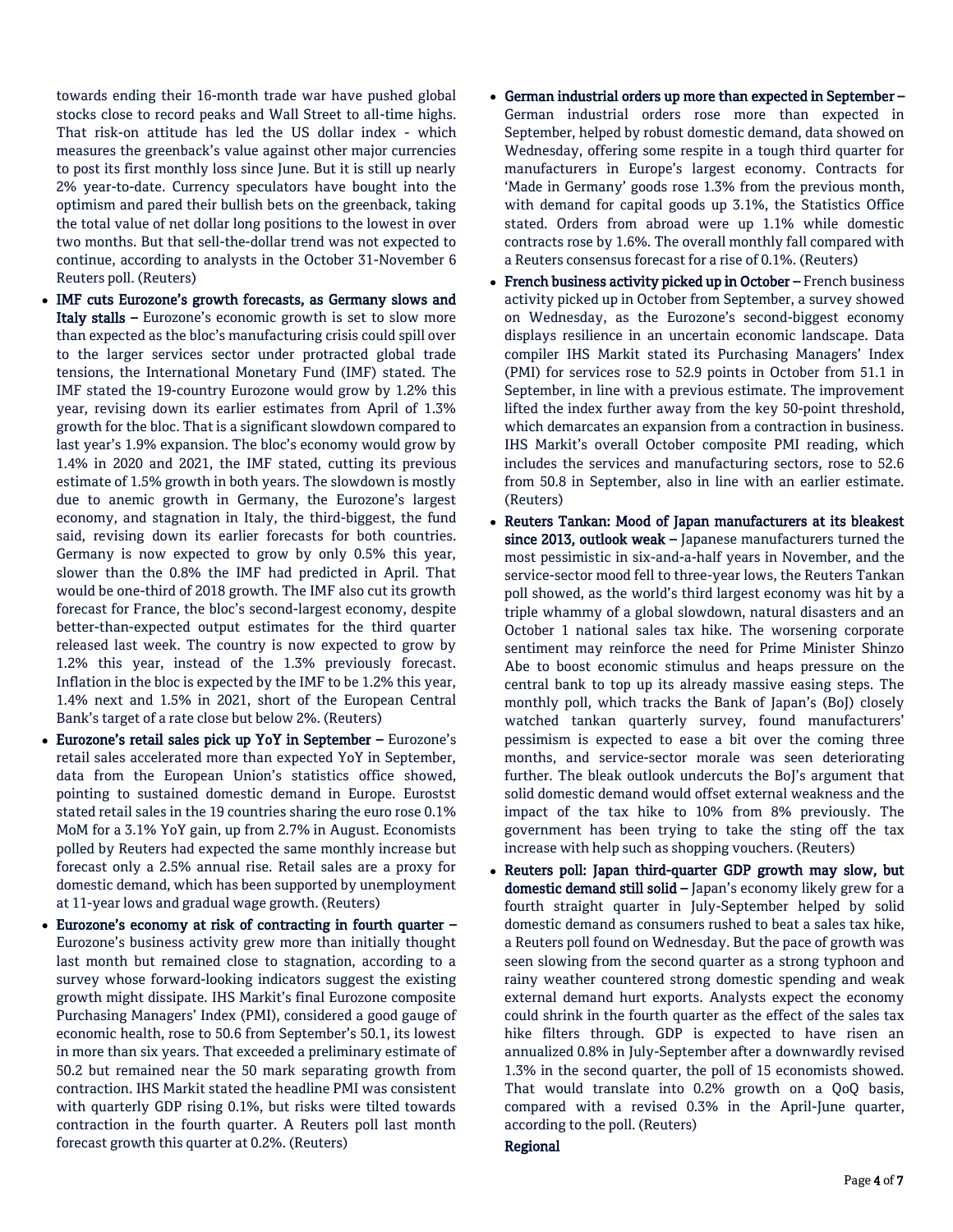- Saudi Arabia's deficit contained in third-quarter despite 24.6% oil revenue drop – Saudi Arabia posted a fiscal deficit of SR32.1bn in the third quarter this year, a big jump from the SR7.3bn during the same period last year however, 4% less than the previous quarter. The finances of the Gulf state, the world's largest oil exporter, have been hurt this year because of low crude prices and OPEC-led production cuts. Oil revenues dropped to SR131.8bn from SR174.9bn the previous quarter, a 24.6% drop, a statement issued by the Saudi Arabia's Ministry of Finance showed. The drop follows attacks on Saudi Aramco's oil plants in September which initially halved the Kingdom's oil production however, which, Saudi Arabia's Finance Minister said in September, had "zero" impact on government revenues. "The fiscal data for 3Q point to a relatively limited impact from the attacks on Saudi Arabia's oil facilities in Abqaiq and Khurais in mid-September," Chief Economist at Abu Dhabi Commercial Bank, Monica Malik said. "Whilst government revenue did fall on a quarterly basis, we believe that this was also partly a result of the lower average oil price and the targeted production cuts aimed at balancing the oil market," she added. (Reuters)
- Saudi Arabia to press OPEC for better compliance with output cuts – Saudi Arabia's Crown Prince, Mohammed bin Salman wants to keep oil prices high ahead of Saudi Aramco's IPO, Dow Jones reported, citing unidentified sources. Saudi Arabia is set to push OPEC to make deeper oil-production cuts by pressuring laggard members. Saudi Arabia is unlikely to push hard for a change, as it wants to avoid bearing much of the burden. It also wants to avoid encouraging US shale producers to plan for high production. Saudi Aramco's growth assumptions are based on oil prices around \$65 per barrel, Dow Jones stated, citing document for investors prepared by one of the bookrunners for Saudi Aramco's IPO. Saudi Arabia's Energy Minister, Prince Abdulaziz bin Salman sees the pressure campaign as a way to establish his credibility as a tough negotiator, Dow Jones reported, citing two unidentified senior Saudi Arabian officials. (Bloomberg)
- China considers up to \$10bn investment in Saudi Aramco IPO China's state-owned entities are in talks about investing \$5bn to \$10bn in Saudi Aramco's planned IPO, Bloomberg reported, citing sources. Beijing-based Silk Road Fund, state-owned oil producer Sinopec Corp and sovereign wealth fund China Investment Corp are among parties that have been in discussions to buy stock in the offering, according to the report. Commitments have not been locked down, and the lineup of investors and the size of the investments will ultimately depend on the Chinese government, the report added. (Reuters)
- Saudi Aramco makes IPO offer to Malaysia's Petronas Saudi Aramco has approached Malaysian state energy company Petronas to participate in Saudi Aramco's IPO, Petronas stated, as the Middle Eastern oil giant seeks cornerstone investors for the listing. The approach comes as Petronas, officially known as Petroliam Nasional Bhd, nears the start of commercial operations at a \$27bn refinery and petrochemical project built jointly with Saudi Aramco in southern Malaysia. "We have been recently approached by representatives of Saudi Aramco to consider Petronas' participation in its initial public offering exercise," Petronas, the Malaysian government's cash cow, told

Reuters. "However, we will not be providing any further comments on this matter at this time." (Reuters)

- Saudi Arabian mall operator Arabian Centres plans debut Dollar bond sale – Saudi Arabian mall operator Arabian Centres is planning an inaugural sale of US Dollar-denominated Sukuk, or Islamic bonds, sources said, as firms in the Gulf take advantage of low interest rates to raise debt. The company, which went public earlier this year, is looking to raise \$500mn from the issue, sources said. Goldman and HSBC are poised to lead the transaction which could take place as soon as this year, the sources said. Arabian Centres' \$747mn IPO in May was the Kingdom's third biggest. The firm plans to expand its operations to 27 malls within four years and is building cinemas after a decades-long ban on movie theatres was lifted last year. The planned debt raising follows a busy year for regional debt markets, with borrowers raising cheap debt from international investors looking for high yields in a low interest rate environment globally. (Reuters)
- IMF says UAE's economic momentum is likely to pick up next year – The "economic activity is recovering and likely to pick up more momentum next year, helped by Expo 2020 and existing fiscal stimulus," the IMF stated. Non-oil growth could top 1% in 2019 and then quicken to around 3% next year, the fastest since 2016; overall GDP growth to reach 2.5% in 2020. "Sustaining robust non-oil growth after Expo 2020 remains a key priority, made all the more pressing over the longer term by the likelihood that global oil demand will slow in the face of technological advances as well as policy responses to climate change," it stated. (Bloomberg)
- Investcorp launches \$500mn fund to invest in Asian food sector – Middle Eastern fund Investcorp is joining forces with Chinese partners to spend up to \$500mn buying food brands and manufacturing sites in Asia, aiming to tap into China's emerging middle classes and their growing taste for foreign foods. In a deal announced, Investcorp has teamed up with state-owned China Resources and Fung Investments, backed by Hong Kong family Victor and William Fung, to launch what the company states will be Asia's only private equity fund dedicated to investing in food. Investcorp has \$28.2bn worth of assets under management, including Britain's Tyrells crisps and Australia's Yarra Valley Snack Foods in its portfolio, and has identified China as an emerging market for Western-style foods. Soy sauce produced in Japan is also likely to be a target for the partnership to buy and export to China. Investcorp Co-Chief Executive, Hazem Ben-Gacem played down China's slowing economic growth which, at 6% in the third quarter of 2019, was the weakest for 27-1/2 years. "We are investing in a defensive sector that will continue its momentum regardless of the macroeconomic trends. People might spend less on luxury brands or travel, but not on food consumption in a downturn," he told Reuters. The transaction was finalized in Hong Kong late Wednesday, with the three parties signing an initial funding agreement of \$300mn. The partnership expects its first deal to be closed within the next four months and aims to have 12 investments made over the five year life of the fund. Equity investments are expected to be between \$40mn and \$70mn each into businesses with enterprise values (equity plus debt) of up to \$100mn. Bahrain-based Investcorp has an existing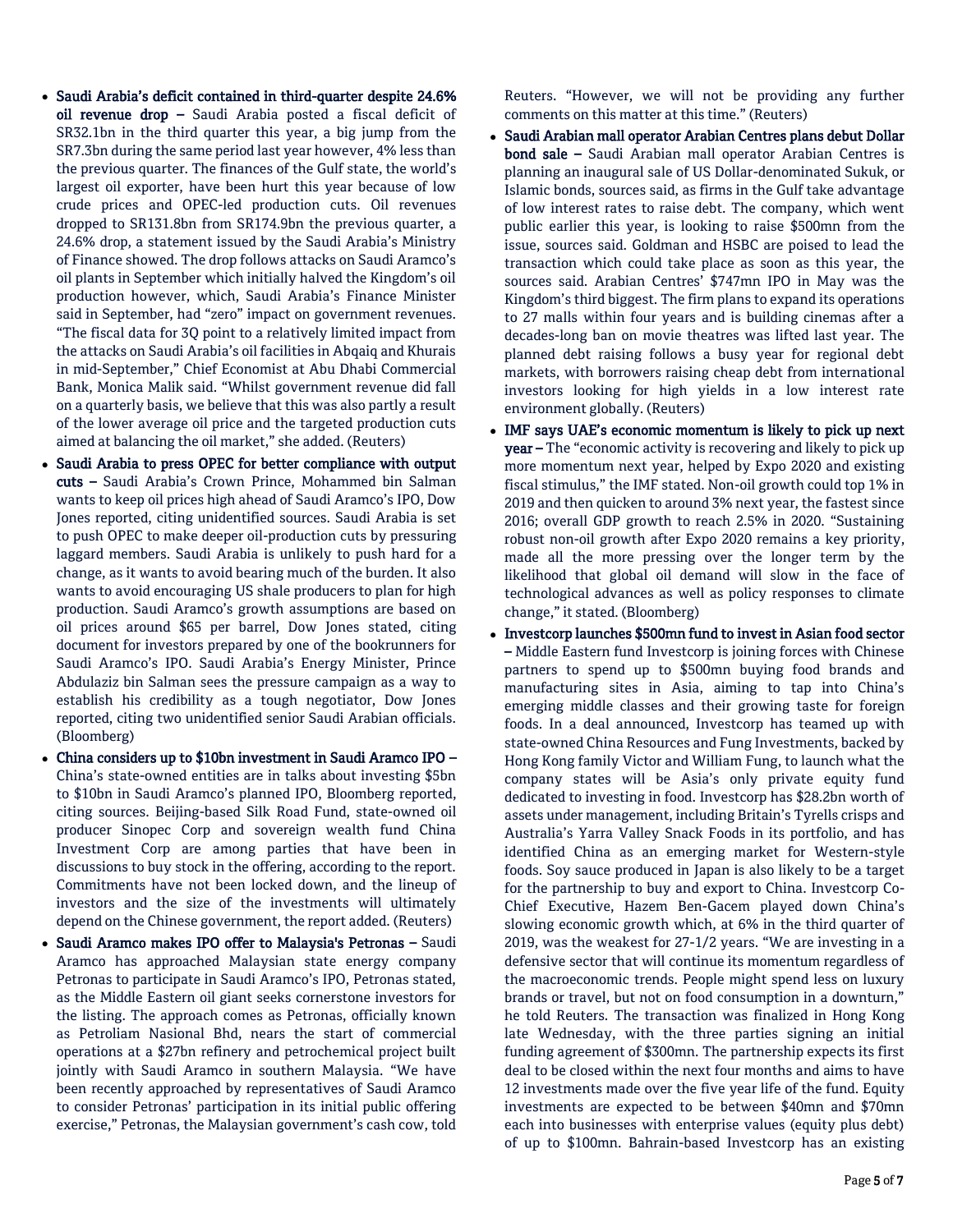partnership with China Everbright, which has centred on technology investments during its one-year partnership. (Reuters)

- SALAM posts 19.3% YoY rise in net profit to BHD4.9mn in 3Q2019 – Al Salam Bank-Bahrain (SALAM) recorded net profit of BHD4.9mn in 3Q2019, an increase of 19.3% YoY. Finance income rose 37.7% YoY to BHD15.3mn in 3Q2019. Total operating income rose 25.2% YoY to BHD12.7mn in 3Q2019. Total assets stood at BHD1.9bn at the end of September 30, 2019 as compared to BHD1.7bn at the end of December 31, 2018. Financing assets stood at BHD0.7bn (+15.4% YTD), while placements from customers stood at BHD0.8bn (+16.2% YTD) at the end of September 30, 2019. EPS remained unchanged at 2 fils in 3Q2019 from 3Q2018. (Bahrain Bourse)
- ABC posts 6.5% YoY rise in net profit to \$49mn in 3Q2019 Arab Banking Corporation (ABC) recorded net profit of \$49mn in 3Q2019, an increase of 6.5% YoY. Net interest income rose 1.4% YoY to \$142mn in 3Q2019. Total operating income fell 3.4% YoY to \$196mn in 3Q2019. Total assets stood at \$29.1bn at the end of September 30, 2019 as compared to \$29.5bn at the end of December 31, 2018. Loans and advances stood at \$15.2bn (+2.3% YTD), while customers' deposits stood at \$16.1bn (- 2.1% YTD) at the end of September 30, 2019. EPS came in at \$0.02 in 3Q2019 as compared to \$0.01 in 3Q2018. (Bahrain Bourse)
- Bahrain sells BHD35mn 182-day bills; bid-cover at 2.26x Bahrain sold BHD35mn of 182 day bills due on May 10, 2020. Investors offered to buy 2.26 times the amount of securities sold. The bills were sold at a price of 98.687, having a yield of 2.63% and will settle on November 10, 2019. (Bloomberg)
- Bahrain sells BHD185mn 2024 bonds Bahrain sold BHD185mn of bonds due on November 10, 2024. The bonds settled on November 6, 2019. (Bloomberg)